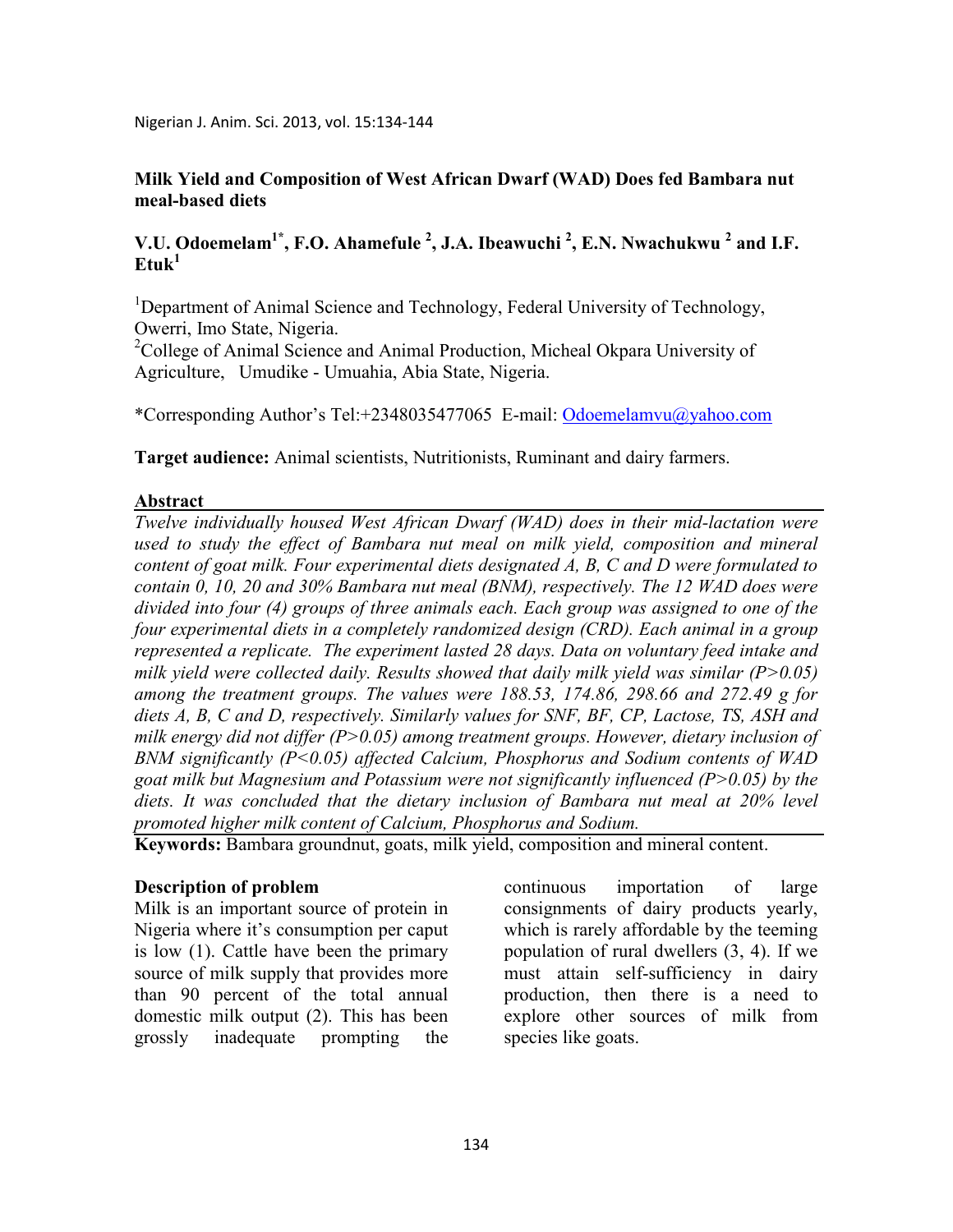Goat keeping has assumed a key position in rural development programmes in the developing countries (5). There is a growing awareness on the importance of goats as a source of milk for man (6). Countries like Iraq and Libya obtain half their total milk requirement from goats (7). There is evidence that on live weight basis, the goat is a much more efficient milk producer than some other ruminant species (6). Globally, goat production yields about 60 percent of its value as milk, 35 percent as meat and 5 percent as skin (8). With the population of goats in Nigeria estimated at 53.8 million (9), the country is better placed to realize its significant contribution to the dairy industry.

In Nigeria, the West African Dwarf (WAD) goats is kept mainly for meat. Their dairy potential is presently unexploited (10). It has been reported that any targeted approach to the

| Table 1: Composition of experimental diets |  |
|--------------------------------------------|--|
|--------------------------------------------|--|

improvement of WAD goat for milk production must first address the issue of nutrition (4). Nutrition has been identified as one of the major factors responsible for the poor performance of WAD (11). They are exposed to severe nutritional stress, especially during the dry season when forage is scarce and of low quality (12). There is therefore need to supplement the diets of lactating WAD does with concentrates. This study was designed to evaluate the yield and composition of milk of West African Dwarf goats fed graded levels of dietary Bambara groundnut (*Vigna subterranea*) meal.

### **Materials and Methods**  *Experimental diets:*

Four experimental diets designated 0 (control), 10, 20, and 30 % Bambara nut meal (BNM) respectively (Table 1). Guinea grass *(Panicum maximum*) was served as the basal diet.

| <b>Ingredients</b>  | <b>Diets</b> |       |       |       |  |
|---------------------|--------------|-------|-------|-------|--|
|                     | A            | B     | C     |       |  |
| Maize offal         | 52.00        | 52.00 | 52.00 | 52.00 |  |
| Brewers dried grain | 18.00        | 14.00 | 11.00 | 7.00  |  |
| Palm kernel cake    | 22.00        | 16.00 | 9.00  | 3.00  |  |
| BNM seed meal       | 0.00         | 10.00 | 20.00 | 30.00 |  |
| Molasses            | 5.00         | 5.00  | 5.00  | 5.00  |  |
| Bone meal           | 2.00         | 2.00  | 2.00  | 2.00  |  |
| NaCl                | 1.00         | 1.00  | 1.00  | 1.00  |  |
| Total $(\% )$       | 100          | 100   | 100   | 100   |  |

## *Experimental animals:*

 Twelve West African Dwarf (WAD) does in their mid-lactation with average live weight  $17.32 \pm 2.11$ kg were used for

the experiment. The WAD does were divided into 4 groups of 3 animals each. Each group was assigned to one of the four experimental diets (Table 1) in a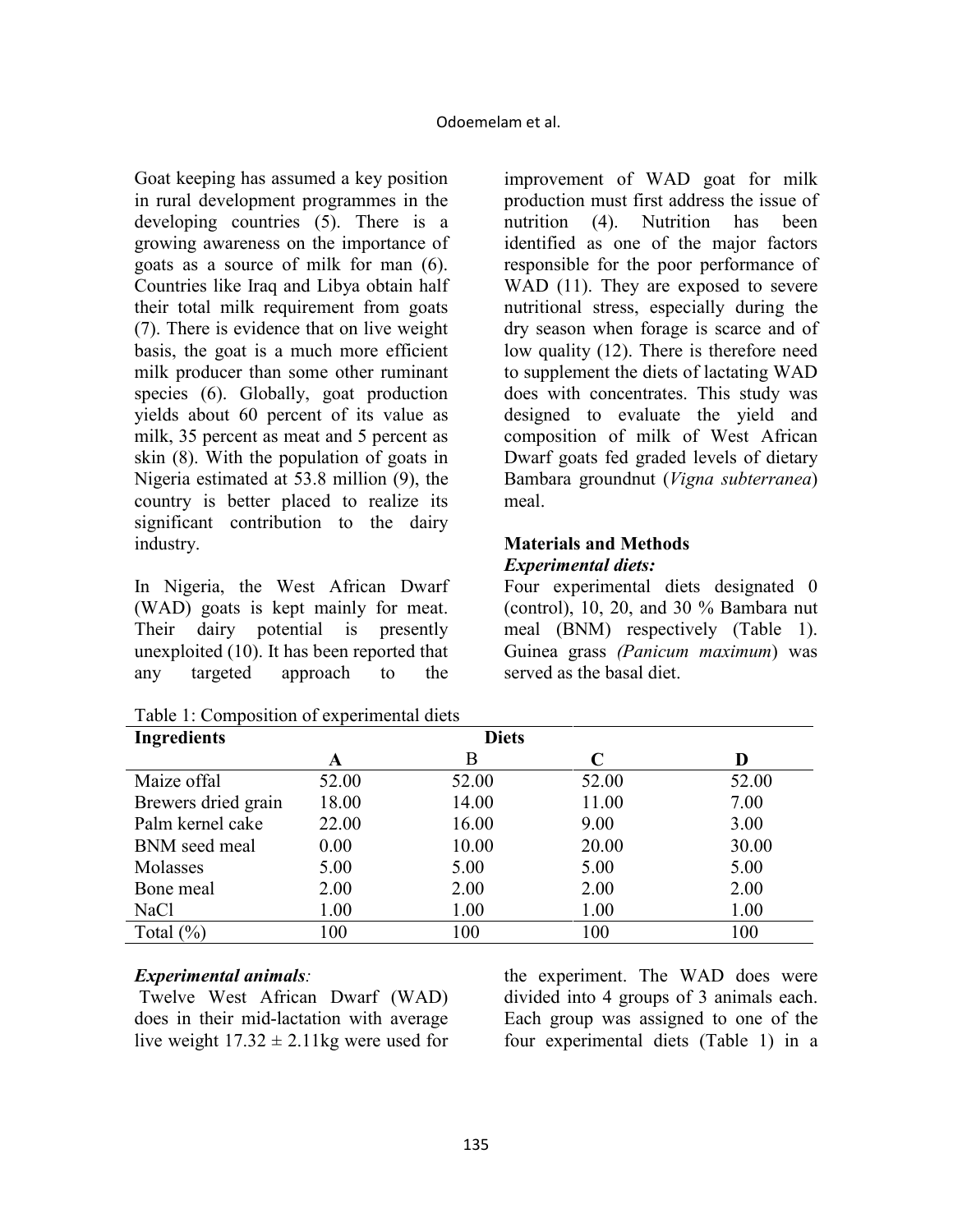Complete Randomized Design (CRD). Each animal in a group was a replicate. The animals were housed individually in pens. Each goat was offered 2.0 kg of forage (*Panicum maximum*) and 0.8 kg of the concentrate. Concentrate was fed to the goats at 0800 hours while the forage was fed later at 1100 hours. Clean drinking water was made freely available to the animals. The experiment lasted 28 days.

# *Data collection:*

Data on voluntary feed intake and milk yield were collected daily for a period of 28 days. The does were hand-milked once daily in the morning before feeding. The daily milk yield of each doe was weighed and recorded before subsamples of 20 ml were collected, bulked and refrigerated at  $-5^{\circ}$ C until they were analyzed for milk constituents. The daily milk yield was estimated for each doe on the assumption that actual daily milk production of WAD does could be realized if the animals were milked twice a day. Based on the concept of fixed milk yield responses to changing milking frequency (13), the constant 0.6596 was used as a weighing factor on the morning milk yield. Each day's milk yield (S) was estimated as:

 $S = M + 0.6596M$ .

Where M is the morning milk yield (Once-a-day milking).

Prior to each day's milking, the kids were separated from their dams at 1800 hours on the evening preceding the day of milking and were fed with milk replacers. The quantity of milk harvested from each WAD doe was measured using graduated glass cylinder and weighed back to the nearest gramme on a KENWOOD electronic scale (5 kg x 1 g). After milking, the dams were allowed to nurse their kids and they remained with the dams from 0800 - 1800 hours.

# *Milk sampling*:

Milk samples were analyzed for lactose, total solids (TS), butterfat (BF), crude protein (CP), solids non-fat (SNF) and ash. They were also analyzed for some minerals like Calcium, Sodium, Potassium, Phosphorus and magnesium. Lactose content was determined daily from fresh milk samples as described by (14). Total solids were determined by drying about 5 g of milk sample to a constant weigh at  $105^{\circ}$ C for 24 hours. Milk protein (N x 6.38) was determined by the semi-micro distillation method using Kjehldal and Markhamps apparatus.

Butterfat was determined by the Roese-Gottlieb method (15). Solid non fat (SNF) was determined as the difference between the total solids and butter fat. Milk energy Y (MJ/Kg) was computed using the multiple regression equation:

 $Y = 0.386F + 0.205SNF - 0.236$  (16)

Where, F and SNF represent percentages of fat and solids-non fat, respectively.

The mineral content of the milk samples was determined by the dry ash extraction method (17) following which specific mineral elements were determined. Phosphorus in each sample was determined by the Vanadomolybdate (yellow) spectrometry as described by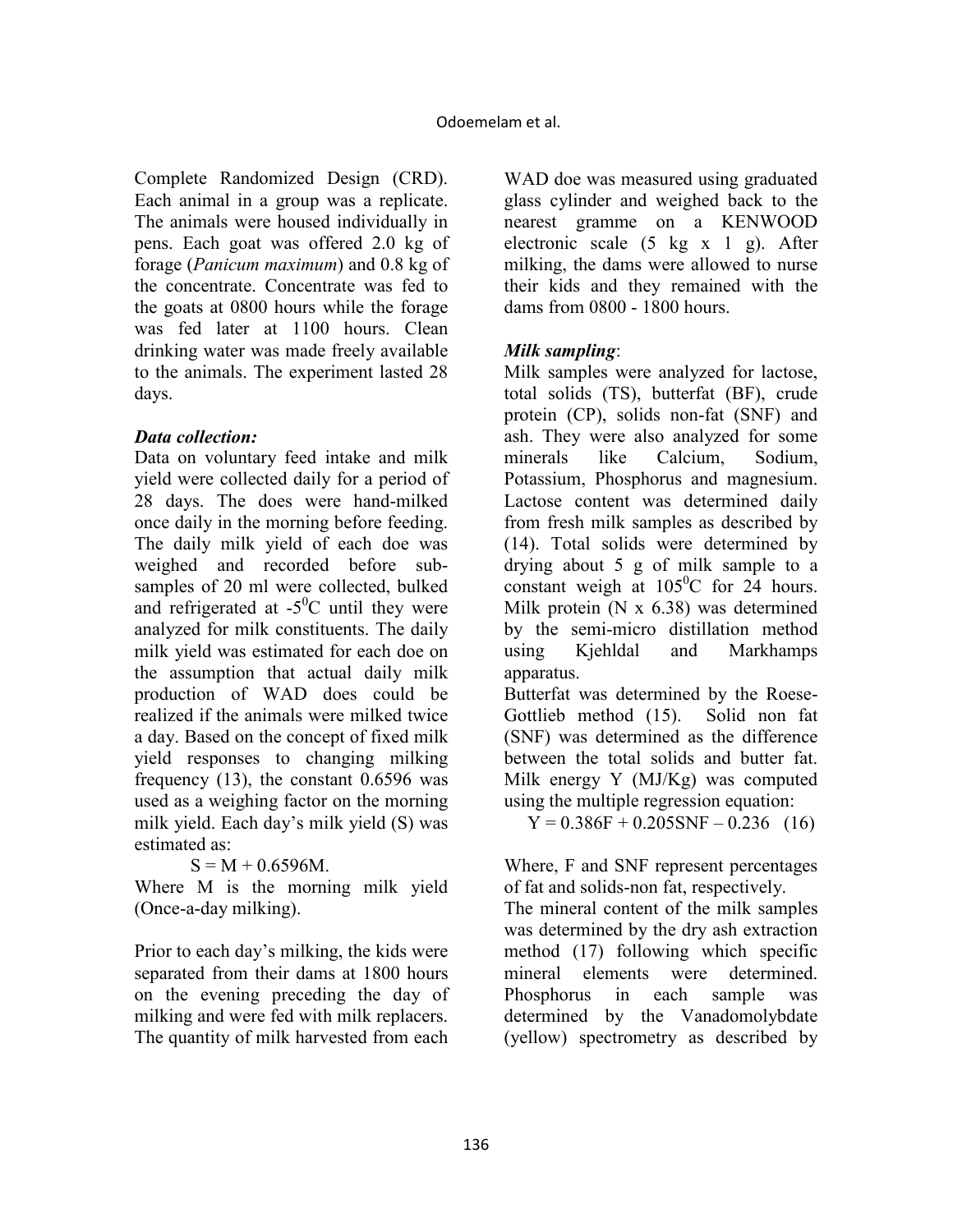#### Odoemelam et al.

(18). Calcium and magnesium content of each test sample was determined by the Versanale EDTA complexiometric titration (19). Potassium and Sodium in the sample extract was determined by flame photometry  $(20)$ .

### *Statistical analysis*

The data from milk yield, composition and mineral contents were subjected to analysis of variance (ANOVA) while significant means were separated using Duncan's New Multiple Range Test (21).

Table 2: Proximate composition of experimental diets, Bambara nut meal (BNM) and *Panicum maximum* **fed to Lactating WAD does.** 

|                                                                                                                                            |        |        | Diets  |        |            |            |
|--------------------------------------------------------------------------------------------------------------------------------------------|--------|--------|--------|--------|------------|------------|
| Parameters                                                                                                                                 |        | B      | C      |        | <b>BNM</b> | P. maximum |
| Dry matter $(\% )$                                                                                                                         | 94.2   | 94.3   | 94.44  | 94.78  | 95.28      | 35.00      |
| Crude protein $(\% )$                                                                                                                      | 19.08  | 16.28  | 15.93  | 15.91  | 20.48      | 9.28       |
| Ether extract $(\% )$                                                                                                                      | 5.01   | 6.00   | 5.03   | 4.10   | 3.02       | 3.01       |
| Crude fibre $(\% )$                                                                                                                        | 4.33   | 4.14   | 3.33   | 2.00   | 4.33       | 22.31      |
| N-free extract $(\% )$                                                                                                                     | 58.79  | 58.54  | 62.53  | 66.53  | 64.17      | 6.74       |
| Ash $(\% )$                                                                                                                                | 7.00   | 9.34   | 7.65   | 6.34   | 3.30       | 2.67       |
| Gross energy $(Kcal/g)^*$<br>$\frac{1}{2}$ , $\frac{1}{2}$ , $\frac{1}{2}$ , $\frac{1}{2}$ , $\frac{1}{2}$ , $\frac{1}{2}$ , $\frac{1}{2}$ | 356.52 | 353.28 | 358.84 | 365.76 | 365.60     | 91.08      |

 $^{\circ}$ Calculated; N = Nitrogen

### **Results and Discussion**

The dry matter intake (DMI), milk yield and milk composition of WAD does fed *Panicum maximum* supplemented with Bambara nut meal-based concentrate diets are presented in Table 3. The values for daily dry matter intake did not differ significantly (P>0.05) among treatment groups. It was observed that WAD does fed the BNM diets had higher values for DMI than those fed the control diet. This observation is in agreement with the findings of (22, 23) that some leguminous seeds used in the diets of sheep and goats improved dry matter intake.

WAD does fed 10 % BNM (diet B) consumed more forage  $(P<0.05)$ compared those fed diets A and D, but was similar to the forage intake of does

fed diet C. Daily concentrate dry matter intake (CDMI) was not significantly different  $(P>0.05)$  among the treatment groups. This also confirms that the inclusion of BNM in ruminant diets as reported for other leguminous seeds like mucuna, pigeon pea *etc.* improves DMI (22, 23, 24 and 25).

 The values for DMI as percentage of body weight did not show any significant (P>0.05) difference among treatment groups. . The DMI as percentage of body weight in this study falls within the range of 4 - 6.8% recommended for lactating goats (26, 27). The values obtained are comparable to the values of 5.48% - 6.18% reported by (25) for lactating WAD goats fed mucuna seed-based concentrate diets. Dry matter intake per kilogram of milk yield (kg) did not differ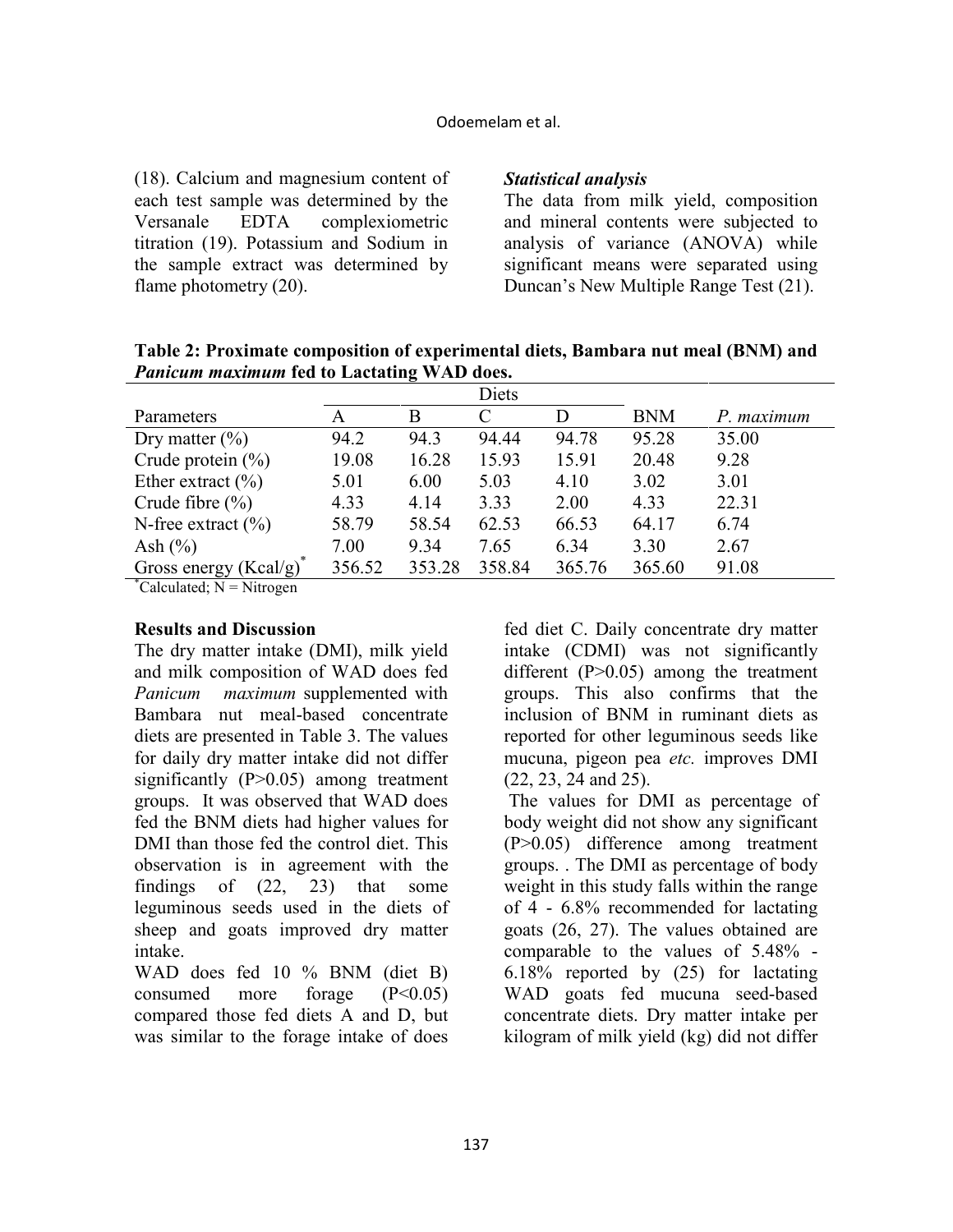significantly (P>0.05) among treatment groups. Results also show that there was no weight loss by the does, instead the does gained weight. The result of this study corroborates the reports of (28) and (25) who reported that goats placed on high nutrition plane will loss less weight. In this study the inclusion of BNM in concentrate diets thus proved to support weight gain against weight loss in lactating does. This is indicative of high and adequate nutrition plane.

 Total milk yield (kg) and daily milk yield (g) did not differ significantly (P>0.05) among treatment groups. The mean daily milk yield obtained in this study (233.64g) is high when compared to 92.5g reported by (29) while the values obtained for total milk yield (4.9 - 8.36 kg) is comparable to the values of 5.58 - 9.32Kg and 5.22 - 9.59 kg reported by (25) and (24) as milk yield for WAD

.

does. However the mean total milk yield in this study is low when compared to  $13.33\pm4.28$  kg reported by  $(30)$  for the same breed. Litter size and parity have been identified as strong factors influencing variation in milk yield and composition in lactating animals (31, 32). Values for Total solids (TS) and Butterfat (BF) did not differ significantly  $(P>0.05)$ among treatment groups. The values obtained for TS and BF in this study are comparable to  $11.63 + 0.12\%$  and  $4.74 +$ 0.03% reported for TS and BF respectively by (33) for WAD does. Earlier investigations by (34, 35 and 36) confirmed negative correlations between milk yield and TS and between milk yield and BF which is corroborated by the result of this study for TS but, is contradicted by the result obtained for BF in this study.

**Table 3: Dry matter intake (DMI), Milk yield and Composition of WAD does fed**  *Panicum maximum* **supplemented with Bambara groundnut meal-based concentrate diets.** 

|                            | <b>DIETS</b> |                     |               |                     |            |
|----------------------------|--------------|---------------------|---------------|---------------------|------------|
| Parameters                 | $\theta$     | 10                  | 20            | 30                  | <b>SEM</b> |
| Daily FDMI (g)             | $393.13^{b}$ | 451.51 <sup>a</sup> | $438.29^{ab}$ | 405.00 <sup>b</sup> | 9.06       |
| Daily CDMI $(g)$           | 568.20       | 566.92              | 648.67        | 601.83              | 46.93      |
| Daily DMI $(g)$            | 961.33       | 1018.36             | 1086.96       | 1006.83             | 54.00      |
| DMI as % BW                | 5.36         | 6.53                | 6.09          | 5.95                | 0.46       |
| DMI/Kg Milk                | 5.14         | 5.84                | 3.92          | 4.22                | 0.59       |
| Change in body weight (Kg) | 0.80         | 0.70                | 1.90          | 1.80                | 0.41       |
| Total milk yield (kg)      | 5.25         | 4.90                | 8.36          | 7.96                | 1.26       |
| Daily milk yield $(g)$     | 188.53       | 174.86              | 298.66        | 272.49              | 44.90      |
| Total solids $(\% )$       | 12.35        | 11.77               | 11.73         | 12.03               | 0.53       |
| Butter fat $(\% )$         | 3.76         | 3.71                | 3.79          | 3.78                | 0.06       |
| Crude protein $(\% )$      | 3.75         | 3.82                | 3.77          | 3.83                | 0.03       |
| Solids not fat $(\% )$     | 8.59         | 8.05                | 7.76          | 8.26                | 0.51       |
| Lactose $(\% )$            | 4.19         | 4.14                | 4.22          | 4.15                | 0.02       |
| Ash $(\% )$                | 0.89         | 0.87                | 0.89          | 0.91                | 0.01       |
| Milk energy $(MJ/Kg DM)$   | 2.98         | 2.85                | 2.82          | 2.92                | 0.12       |

a, b: Means in the same row with different superscripts differ significantly  $(P<0.05)$  SEM = Standard error of mean. FDMI = Forage dry matter intake; CDMI = Concentrate dry matter intake.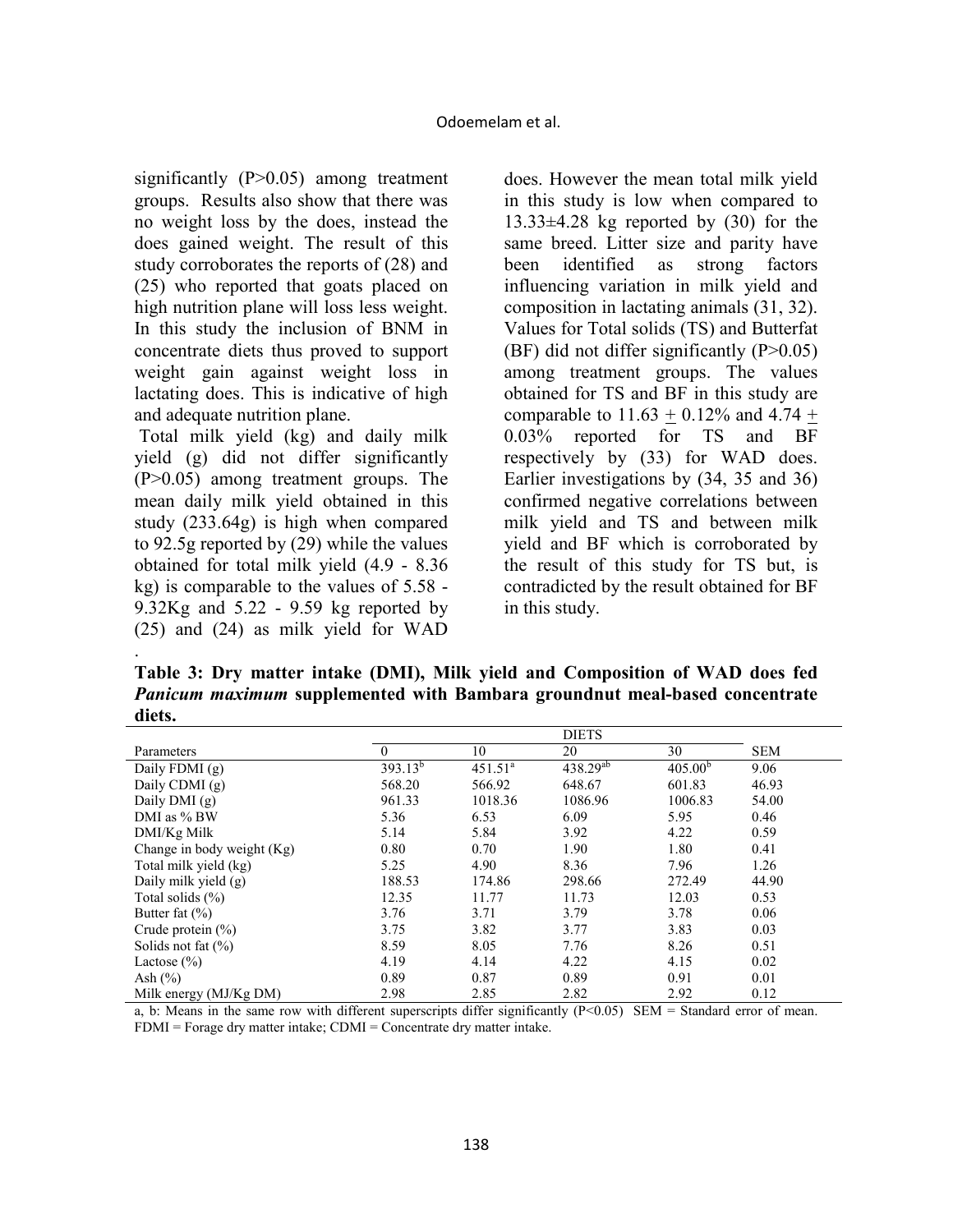Values for crude protein (CP) were also similar (P>0.05) among treatment groups. The values obtained in this study is comparable to 3.91% reported by (29) and higher than 3.27% reported by (33) but lower when compared to the values of 5.06% – 5.37% and 4.30% reported by (25) and (36) respectively for lactating WAD does. CP concentration in milk is generally influenced by diet quality. The values for Solids non fat (SNF) and lactose did not differ (P>0.05) among treatment groups. SNF followed a similar trend as observed in total solids. The values obtained for SNF in this study are lower but, comparable to the values (9.57  $+ 0.42$  and  $9.73 \pm 0.48$ ) reported by (6) and (37) respectively. (38) observed that the higher the solids not fats (SNF) in the milk, the higher the buffer value of the milk and therefore the better its keeping quality. Values obtained for lactose in this study  $(4.14 - 4.22 \%)$  is similar to 4.29 + 0.004% reported by (33) and comparable to 4.43% reported by (29) but is much lower than  $6.60 + 0.19\%$ reported by (30) for same breed of goats. Difference in dietary planes and composition has been reported to be responsible for variations in the milk yield and compositions observed within the same breed (39, 40).

Milk ash was similar  $(P> 0.05)$  among treatment groups. The mean value of 0.89 + 0.01 obtained in this study is higher than 0.70 + 0.21 and 0.68 + 0.23 and 0.77% reported by (33), (25) and (6) respectively, but is lower when compared to the value  $1.13 + 0.04\%$  reported by (37) for WAD does in an earlier study. There was no significant difference

(P>0.05) among treatment groups for milk energy. Milk energy is a function of BF content and SNF (34, 24) which were also similar (P>0.05). Meanwhile the mean milk energy value  $(2.89 \pm 2.17)$ MJ/Kg) obtained in this study is higher than  $(1.73 - 2.17 \text{ MJ/Kg})$  reported by  $(41$ but, lower than  $(3.93 - 4.21 \text{ MJ/Kg})$ reported by (25) for WAD does.

# *Milk mineral content*

Minerals in milk constitute less than 1% of the total composition. However, they are an important influence on the functional properties of milk (42). Presented in Table 4 is the mineral composition of milk from WAD does fed *Panicum maximum* supplemented with Bambara groundnut meal-based concentrate diets. Dietary inclusion of Bambara groundnut had no significant effect  $(P>0.05)$  on Magnessium (Mg) and Potassium (K) content of WAD goat milk. However, it significantly affected (P<0.05) the Calcium (Ca), Phosphorus (P) and Sodium (Na) content of the milk of WAD does. The mean values of 0.013% Magnesium obtained for the BNM - based diets is similar to 0.013% reported by (43) and comparable to 0.014% reported by (44) but lower than 0.018% reported by (45).

The values obtained for Potassium were lower than 0.21% reported by (46) and (47) for Alpine goats. However, the values were closer to 0.158% reported by (45) for WAD does. The potassium values in this study are not abnormal for goats in the tropics owing to their smallish body size. Mg and K concentrations in milk have been reported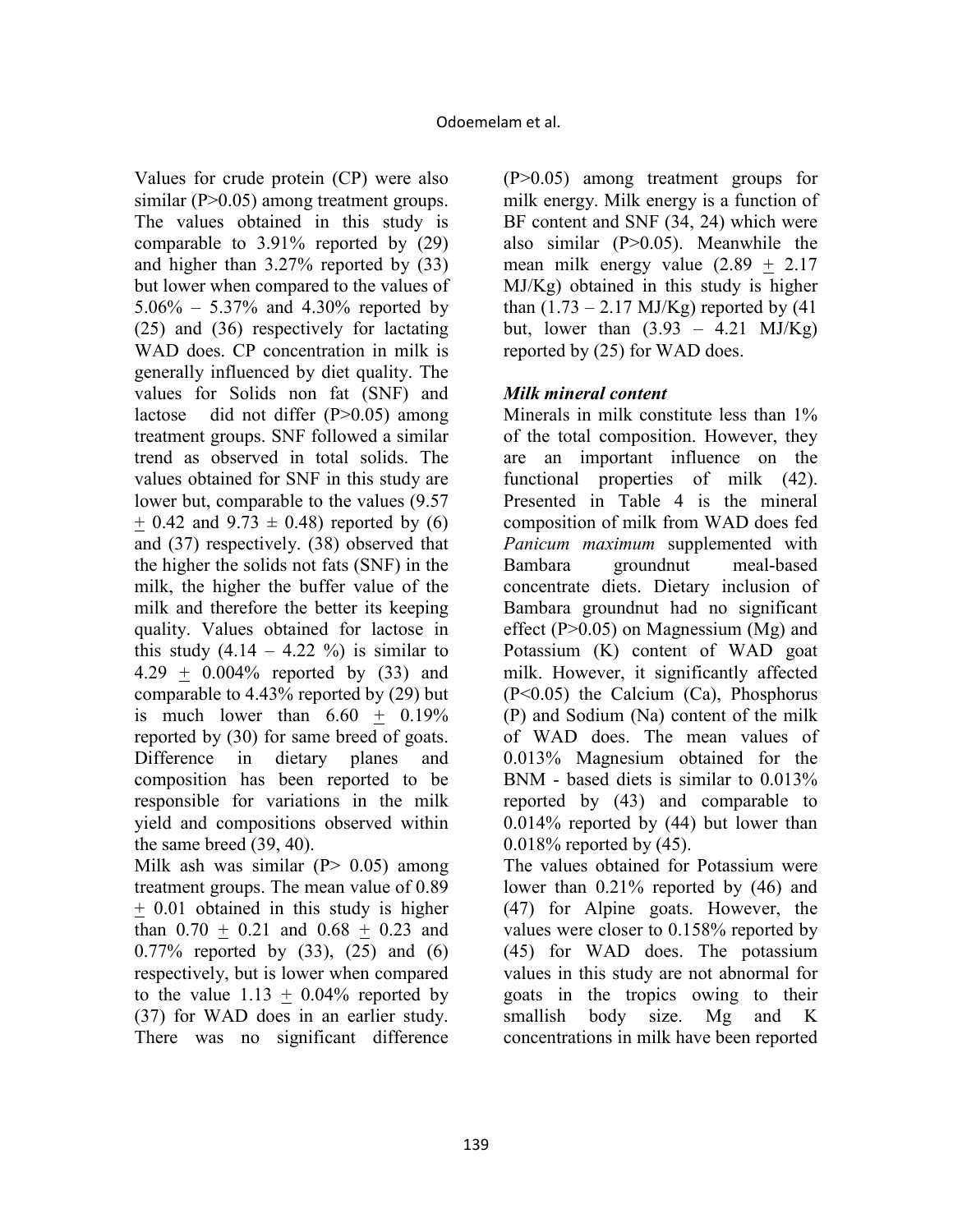as criteria for their requirements for lactation goats (48).

The milk concentration of Ca ranged from 0.140% for goats on diet A to 0.200% for goats on diet C. the values obtained in this study are in consonance with the values reported by (49) but, higher than values reported by  $(43)$ . Lactating does fed 20 % Bambara nut meal concentrate had significantly (P<0.05) higher milk Ca than those fed 0, 10 and 30%.

Phosphorus (P) and Sodium (Na) concentration in milk also followed

similar trend with Calcium. Phosphorus content was similar with does fed 0, 10 and 30% BNM diets and also among does fed 10, 20 and 30%. The Phosphorus in milk of animals fed diets A and B fall within the range of  $0.065 - 0.088$  % and 0.097 % reported by (43) and (50), respectively. However, the values of 0.130% and 0.100% obtained for diets C and D are slightly higher than the values of  $0.084 - 0.090\%$  reported by  $(45)$  for WAD does

**Table 4: Mineral composition of Milk from WAD does fed** *Panicum maximum* **supplemented with Bambara nut meal based concentrate diets.** 

| Dietary inclusion levels of BNM, % |                    |              |             |              |            |
|------------------------------------|--------------------|--------------|-------------|--------------|------------|
| Minerals $(\% )$                   |                    | 10           | 20          | 30           | <b>SEM</b> |
| Magnesium                          | 0.011              | 0.012        | 0.013       | 0.013        | 0.009      |
| Calcium                            | $0.140^{b}$        | $0.160^{b}$  | $0.200^a$   | $0.140^{b}$  | 0.010      |
| Phosphorus                         | $0.070^{b}$        | $0.090^{ab}$ | $0.130^{a}$ | $0.100^{ab}$ | 0.010      |
| Potassium                          | 0.070              | 0.080        | 0.070       | 0.080        | 0.008      |
| Sodium                             | 0.080 <sup>c</sup> | $0.080^{bc}$ | $0.120^a$   | $0.100^{b}$  | 0.006      |

a,b.c means in the same row with different superscripts differ significantly (P<0.05) SEM= Standard error of mean

Lactating does fed 20 % Bambara nut meal concentrate had significantly (P<0.05) higher milk Sodium than those fed 0, 10 and 30 %. While Na content in milk was similar ( $P > 0.05$ ) for does fed 0 and 10  $\%$  BNM but differed (P<0.05) between does fed 0 and 30 %. Values obtained in this study for Sodium are high when compared to 0.060% and 0.050% reported by (43) and (50) for some European breeds. In general, results obtained in this study indicate that the inclusion of BNM affected and enhanced

the mineral content of milk of WAD does with 20 % inclusion level as optimum for Ca, P and Sodium concentration in milk of WAD does. Minerals in milk originate from blood contents (51) and diets are the primary source of serum minerals (45). Olomu (52) reported that Bambara groundnuts are rich in phosphorus. De-Kock(53) also reported that they are a good source of calcium, potassium and iron.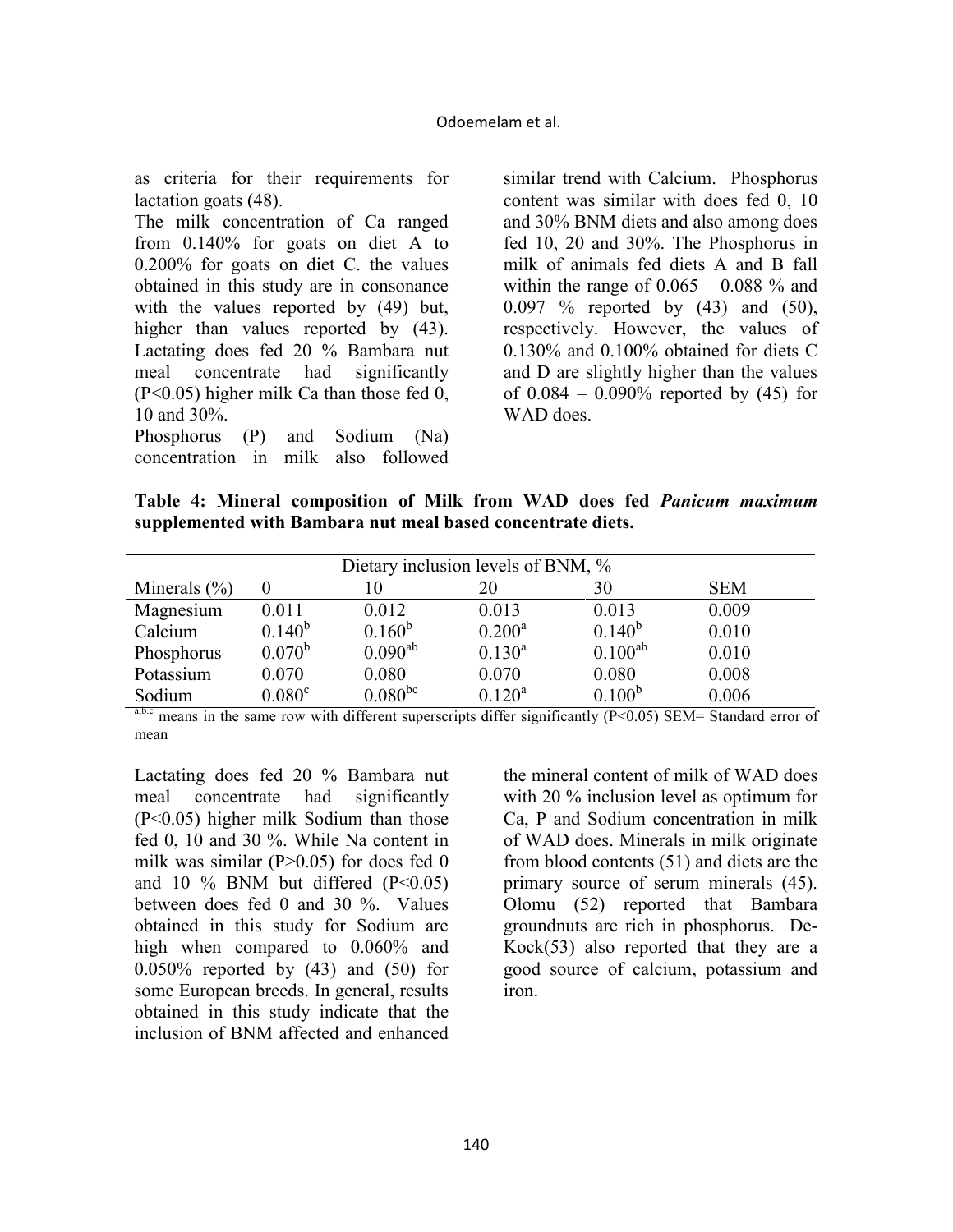# **Conclusion and applications**

It was concluded that Bambara groundnut meal can be included up to 20% level in the diet for lactating West African Dwarf does to enhance higher Calcium, Phosphorus and Sodium content in WAD goat milk.

## **References**

- 1. Egbowon, B.F., Osinowo O.A., Biobaku, W.O. and Dipeolu M.A. (2005). Factors affecting colostrum and milk of West African Dwarf goats. *Arch. Zootec.* 54:643-646.
- 2. Walshe, M.J., Grindle, A., Nell, C. and Benchman, M. (1991). Dairy development in sub-saharan Africa. World Bank Tech. Paper. No. 135. Africa Technology Department Service.
- 3. Ibeawuchi, J.A. Ahamefule, F.O. and Ringim, I.A. (2003). The influence of lactation stage on the milk constituent of Sahelian goats. *ig J. Anim. Prod.* 30(2): 259-264.
- 4. Ahamefule, F.O., Ohaeri, O. and Ibeawuchi, J.A. (2007). Early lactation milk yield and composition of Muturu, N'dama and White Fulani cows managed semi-intensively in a hot-humid environment. *J. Anim. and Vet. Adv.* 6 (12): 1458-1463.
- 5. Odoemelam, V.U. (2012). Evaluation of Bambara nut (*Vigna subterranean*) seed meal-based diets for goat production in south eastern Nigeria. Ph.D dissertation.

Michael Okpara University of Agriculture Umudike.

- 6. Malau-Aduli, E.O. and Anlade, Y.R. (2002). Comparative study of milk compositions ofcattle, sheep and goat in Nigeria. *Anim. Sci., J.* 73: 541-544.
- 7. Webster, C.C. (1989). *Agricultural production in the tropics.* Longman Inc. New York, Pp. 357-370.
- 8. Devendra, C. and Mcleroy, G.B. (1988). *Sheep and goat production in the tropics.* ELBSLongman Ltd. Singapore, Pp. 271.
- 9. Wikipedia (2010). The free encyclopedia.
- 10. Ahamefule, F.O., Ibeawuchi, J.A. and Nwachinemere G.C. (2007). Comparative evaluation of milk yield and composition of West Africa dwarf goats raised in the village and university envitronment. *J. Anim. and Vet. Adv.* 6 (6): 802-806.
- 11. Adamu, H.Y., Abbator, F., Abdul, S.B., Jokhtan, G.E. and Yashim, S.M. (2010). Chemical composition of some common supplementary feeds for ruminants in semi arid zone of Nigeria. Proc.  $35<sup>th</sup>$  Conf. Nig. Soc. for Anim. Prod.  $14^{\text{th}}$  -17<sup>th</sup> March, University of Ibadan Pp. 537.
- 12. Lamidi, A.A., Aina A.B.J. and Sowande S.O. (2010). Nutrient digestibility and nitrogrn balance in West African Dwarf goats fed blended diets for dry season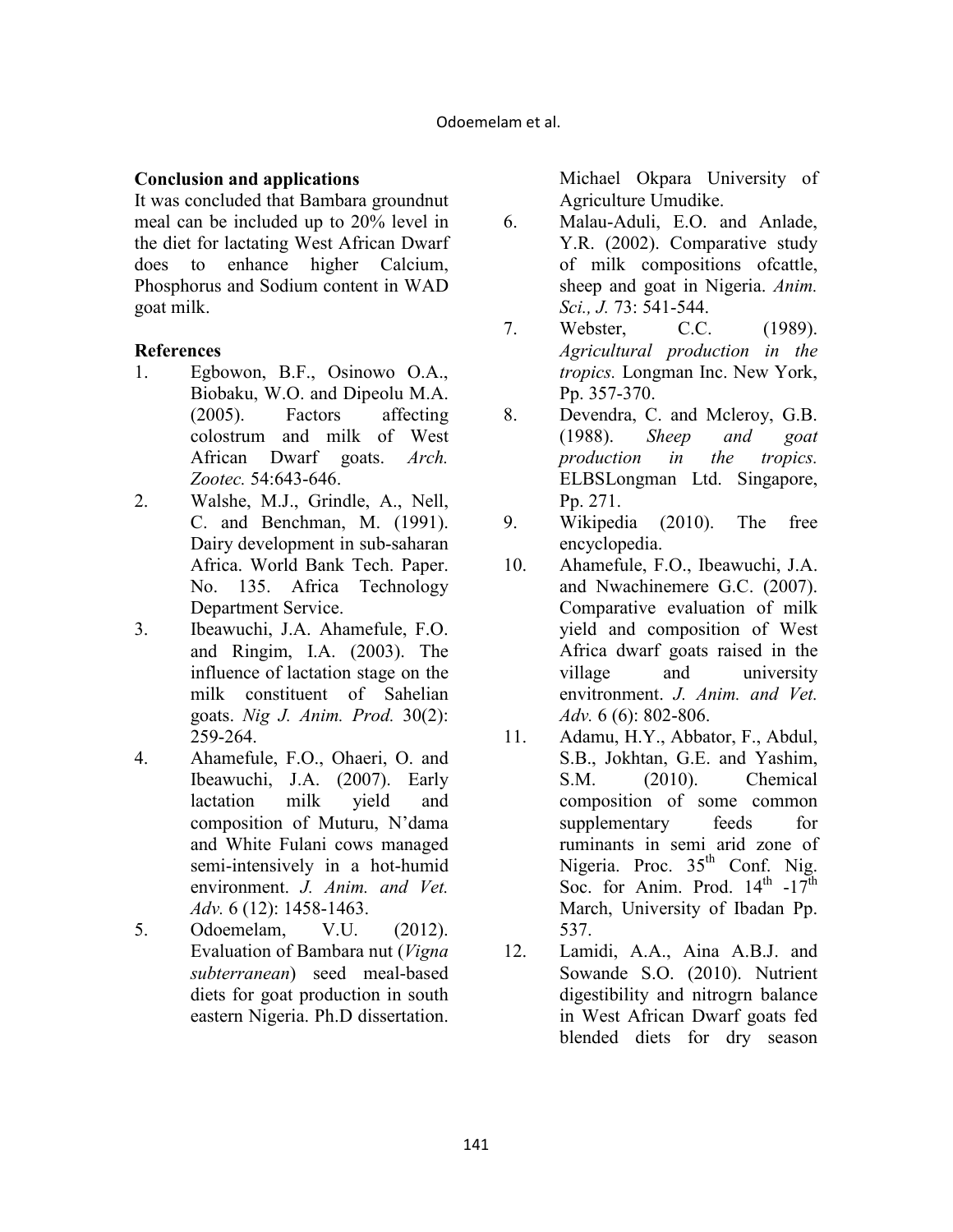production. Proc.  $35<sup>th</sup>$  Conf. Nig. Soc. for Anim. Prod.  $14^{\text{th}}$  -17<sup>th</sup> March, University of Ibadan Pp. 476.

- 13. Erdman, R.A. and Verner, M. (1995). Fixed yield responses to increasing milk frequency. *J. Dairy Sci.,* 78:1199 – 1203.
- 14. Marrier, J. and Boulet, M. (1959). Direct analysis of lactose in milk and serum. *J. Dairy Sci.,* 42: 1390 -1391.
- 15. A.O.A.C. (1980). Association of Official Analytical Chemists. Official methods of analysis.  $13<sup>th</sup>$ edition. Washington DC., USA.
- 16. MAFF (1975). Energy allowance and seeds system for ruminants. Tech. Bull. 33. Min. of Agric. Fisheries and Food. London.
- 17. Onwuka, G.I. (2005). Food analysis and instrumentation. Naphtali Prints, Nig. Ltd., Lagos, Nigeria. Pp. 140 – 143.
- 18. James, C.S. (1996). *Analytical chemistry of foods.* Blacke Academic and Professionals, Glasgow
- 19. Pearson, D. (1976). *The chemical analysis of foods.* Churchhil, Livingstone, Edingburgh.
- 20. A.O.A.C. (1984). Official Methods of Analysis. Association of Official Analytical Chemists. Washington DC. USA.
- 21. Duncan, D.B. (1955). Multiple Range and Multiple F-Tests. *Biometrica.* 11: 1 – 42.
- 22. Mendoza-castillo, H., Castillocaamal, J.B. and Ayala-Burgos, A. (2003). Impact of *Mucuna*

bean (*Mucuna spp*) supplementation on the milk production of goats. *Tropical and subtropical agroecosystems,* 1:93- 96.

- 23. Castillo-caamal, A.M., Castillocaamal, J.B. and Ayala-Burgos, A.J. (2003). *Mucuna* bean (*Mucuna spp*) supplementation of growing sheep fed with a basal diet of napier grass (*Pennisetum purpureum*) of Mexico. *Tropical and subtropical agroecosystems.*  1:107-111.
- 24. Ahamefule, F.O. (2005). Evaluation of pigeon pea-cassava peel based diets for goat production in south eastern Nigeria. Ph.D dissertation. Michael Okpara University of Agriculture Umudike, Nigeria.
- 25. Ukpabi, U.H. (2007). Evaluation of *Mucuna* seed meal based diets for goat production in south eastern Nigeria. Ph.D dissertation. Michael Okpara University of Agriculture Umudike, Nigeria.
- 26. Morand-Fehr, P. and Sauvant, D. (1978). Nutrition and optimum performance of dairy goats. *Liv. Prod. Sci.,* 5:203-213.
- 27. Louca, A., Antoniou, T. and Hatzipanayiotou, M. (1982). Comparative digestibility of feedstuffs by various ruminants, specifically goats. Proc.  $3<sup>rd</sup>$  Intl. Conf. on goat production and disease. January  $10^{th}$  -15<sup>th</sup> 1982. Tucson, Arizona USA Pp. 122- 141.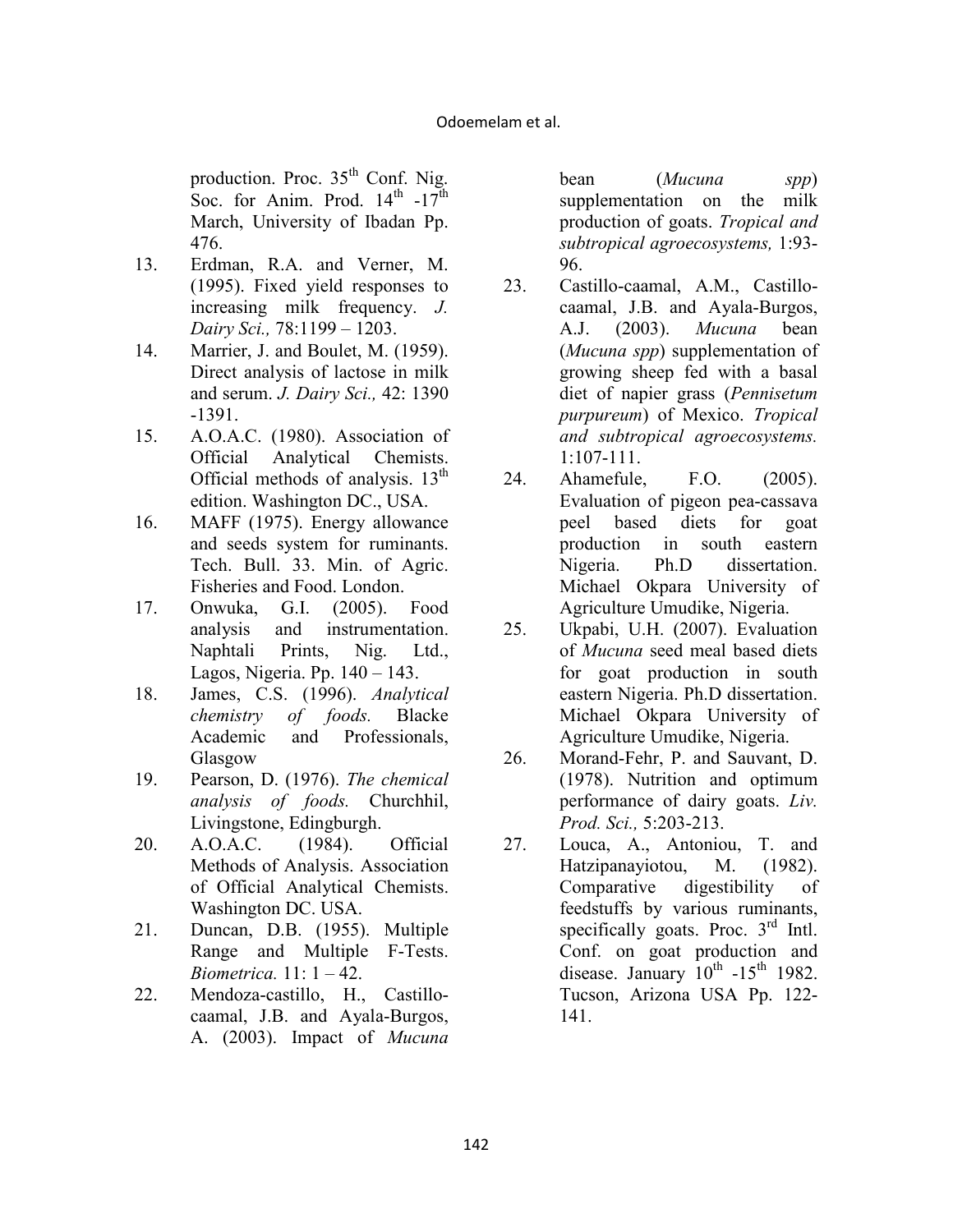- 28. Matenga, V.R., Ngongoni, N.T., Titterton, M. and Maasdorp, B.V. (2003). *Mucuna* seeds as a feel ingredients for small ruminants and effect of ensiling on its nutritive value. *Tropical and subtropical agroecosystem,* 1: 97- 105.
- 29. Ahamefule, F.O., Odilinye O. and Nwachukwu, E.N. (2011). Comparative evaluation of milk yield and composition of Red Sokoto and West African does in a hot humid environment. Proc.  $36<sup>th</sup>$  conf. Nig Soc. for Anim. Prod.  $13<sup>th</sup> -16<sup>th</sup>$  March, 2011, Univ. of Abuja. Pp. 513-514.
- 30. Akinsoyinu, A.O. (1974). Studies on protein and energy utilization by the WAD goats. Ph.D thesis University 0f Ibadan, Nigeria.
- 31. Akpa, G.N., Asiribot, O.O. and Alawa, J.P. (2001). The influence of non-genetic factors on the shape of lactatioin curves in Red Sokoto goats. *J. Anim. Sci.,* 72: 233-239.
- 32. Butswat, I.S.R., Zahraddeen, D., Manch, Y.B. and Dachollom, C.C. (2002). Effects of breed and parity on milk yield of Red Sokoto and Sahel goats. Proc. Ann. Conf. Anim. Sci. Ass. Nig. 7: 17-19.
- 33. Zahradden, D., Butswat, I.S. and Mbap S.T. (2008). Evaluation of Some factors affecting milk composition of indigenous goats in Nigeria. www.gpav.org/irrd/irrdig/11/zah.

Retrieved 22<sup>nd</sup> September 2008 1800 hrs.

- 34. Jenness, R. (1980). Composition and characteristics of goat milk: reviews (1968-1979). *J. Dairy Sci.,* 63:1605-1630.
- 35. Ahamefule, F.O Ibeawuchi, J.A and Ejiofor, C.A. (2003). A comparative study of the constituents of cattle, sheep and goat milks in a hot humid environment. *Discovery and Innov.,* 15:64-68.
- 36. Ahamefule, F.O. Ibeawuchi, J.A. and Okonkwo, C.I. (2004). Comparative evaluation of the constituents of colostrum and milk of the West African Dwarf sheep and goat reared in a humid tropical environment. *Niger. Agric. J.* 35: 118-126.
- 37. Ahamefule, F.O., Ibeawuchi, J.A. and Ejiofor, C.A. (2000). A comparative study of the constituents of cattle, sheep and goat milks in a hot humid environment. *J. Sustain. Agric. Envt.* 2 (2): 168-173.
- 38. French, M.H. (1970). Observations on the Goat. FAO Animal production and health services No.14. Pp. 204.
- 39. Ibeawuchi, J.A. (1985). A study on variation of some milk constituents of freisian cows at Vom. *ig. J.Anim. Prod. Res.* 5 (11):113-124.
- 40. Morand-Fehr, P. and Sauvant, D. (1980). Composition and yield of goat milk as affected by